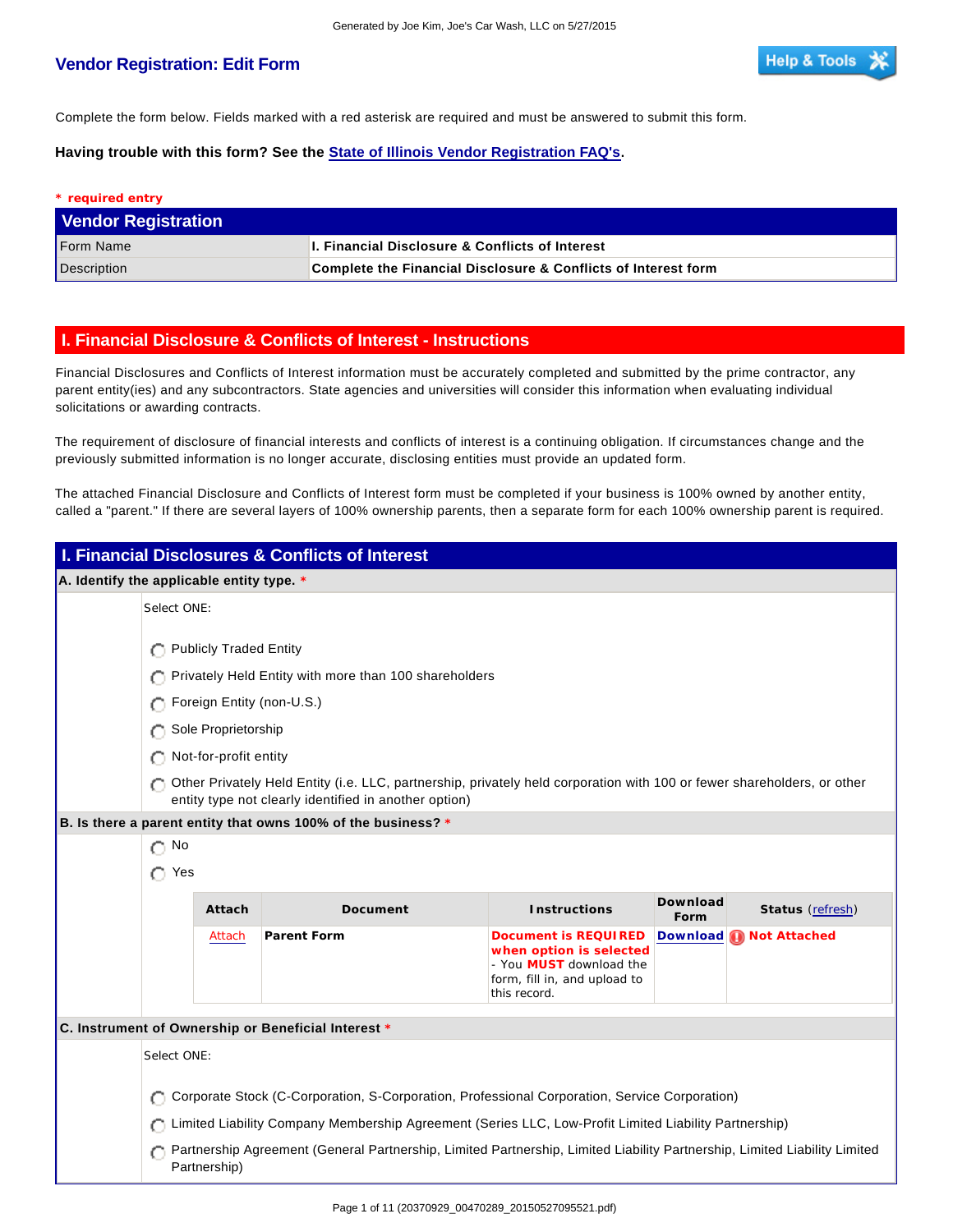|                  |                            | Trust Agreement (Beneficiary)                                                                                                                                                                                                                                                                                                                                         |                                                                                                                   |                  |                           |
|------------------|----------------------------|-----------------------------------------------------------------------------------------------------------------------------------------------------------------------------------------------------------------------------------------------------------------------------------------------------------------------------------------------------------------------|-------------------------------------------------------------------------------------------------------------------|------------------|---------------------------|
|                  | Sole Proprietorship        |                                                                                                                                                                                                                                                                                                                                                                       |                                                                                                                   |                  |                           |
|                  | Not-for-Profit             |                                                                                                                                                                                                                                                                                                                                                                       |                                                                                                                   |                  |                           |
|                  | Other<br>O                 |                                                                                                                                                                                                                                                                                                                                                                       |                                                                                                                   |                  |                           |
|                  | Please describe:           |                                                                                                                                                                                                                                                                                                                                                                       |                                                                                                                   |                  |                           |
|                  |                            |                                                                                                                                                                                                                                                                                                                                                                       |                                                                                                                   |                  |                           |
|                  |                            | 1. Is there any individual or entity who meets ANY of the following thresholds: (a) Owns more than 5% of the business, (b)<br>Holds ownership share of the business valued in excess of \$106,447.20, (c) Is entitled to more than 5% of the business'<br>distributive income, or (d) Is entitled to more than \$106,447.20 of the business' distributive income? $*$ |                                                                                                                   |                  |                           |
|                  | Select ONE:                |                                                                                                                                                                                                                                                                                                                                                                       |                                                                                                                   |                  |                           |
|                  |                            | Yes, the information is publicly available on a website                                                                                                                                                                                                                                                                                                               |                                                                                                                   |                  |                           |
|                  |                            | Provide a web address to retrieve an electronic copy of your entity's Federal 10K, 20F, 40F, or, if a Privately Held<br>Entity with more than 100 Shareholders, equivalent information required to be reported pursuant to 17 CFR 229.401.                                                                                                                            |                                                                                                                   |                  |                           |
|                  |                            | Yes, the information is publicly available as a document                                                                                                                                                                                                                                                                                                              |                                                                                                                   |                  |                           |
|                  |                            | Attach a copy of your entity's Federal 10K, 20F, 40F, or, if a Privately Held Entity with more than 100 Shareholders,<br>equivalent information required to be reported pursuant to 17 CFR 229.401.                                                                                                                                                                   |                                                                                                                   |                  |                           |
|                  | Attach                     | Document                                                                                                                                                                                                                                                                                                                                                              | Instructions                                                                                                      | Download<br>Form | Status (refresh)          |
|                  | Attach                     | Federal 10K, 20F, 40F, or, if a<br>Privately Held Entity with more<br>than 100 Shareholders,<br>equivalent information required<br>to be reported pursuant to 17<br>CFR 229.401.                                                                                                                                                                                      | Document is REQUIRED<br>when option is selected<br>- Attach a copy of the<br>document.                            |                  | <b>O</b> Not Attached     |
|                  | O<br>$11-20.$ )<br>owners. | Yes, the information is not publicly available (If any individuals are listed, answer Yes or No to questions 5-8 and<br>Download and complete the provided form (below) for each owning individual. Attach the completed form for all                                                                                                                                 |                                                                                                                   |                  |                           |
|                  | Attach                     | Document                                                                                                                                                                                                                                                                                                                                                              | Instructions                                                                                                      | Download<br>Form | Status (refresh)          |
|                  | Attach                     | List of individuals or entities<br>meeting one or more of the<br>listed thresholds.                                                                                                                                                                                                                                                                                   | Document is REQUIRED<br>when option is selected<br>- Download the form, fill<br>in, and upload to this<br>record. |                  | Download (1) Not Attached |
|                  |                            | Yes - Sole Proprietor (answer Yes or No to Questions 5-8 and 11-20)                                                                                                                                                                                                                                                                                                   |                                                                                                                   |                  |                           |
|                  |                            | Enter the owner's first and last name:                                                                                                                                                                                                                                                                                                                                |                                                                                                                   |                  |                           |
|                  |                            | No, there are no individuals or entities that meet any of these thresholds. NOTE: Most privately-held businesses have<br>at least one person or entity who owns more than 5% of the business or meets another threshold requiring disclosure.<br>Not applicable - Not-for-Profit Entity                                                                               |                                                                                                                   |                  |                           |
|                  |                            | 2. Please certify that the following statement is true: all individuals or entities that hold an ownership interest in the business<br>of greater than 5% or valued greater than \$106,447.20 have been disclosed in Question 1. *                                                                                                                                    |                                                                                                                   |                  |                           |
|                  | Yes                        |                                                                                                                                                                                                                                                                                                                                                                       |                                                                                                                   |                  |                           |
|                  | ∩ No                       |                                                                                                                                                                                                                                                                                                                                                                       |                                                                                                                   |                  |                           |
|                  |                            | Not applicable - Sole Proprietor                                                                                                                                                                                                                                                                                                                                      |                                                                                                                   |                  |                           |
|                  |                            | Not applicable - Not-for-Profit Entity                                                                                                                                                                                                                                                                                                                                |                                                                                                                   |                  |                           |
| in Question 1. * |                            | 3. Please certify that the following statement is true: all individuals or entities that were entitled to receive distributive income<br>in an amount greater than \$106,447.20 or greater than 5% of the total distributive income of the business have been disclosed                                                                                               |                                                                                                                   |                  |                           |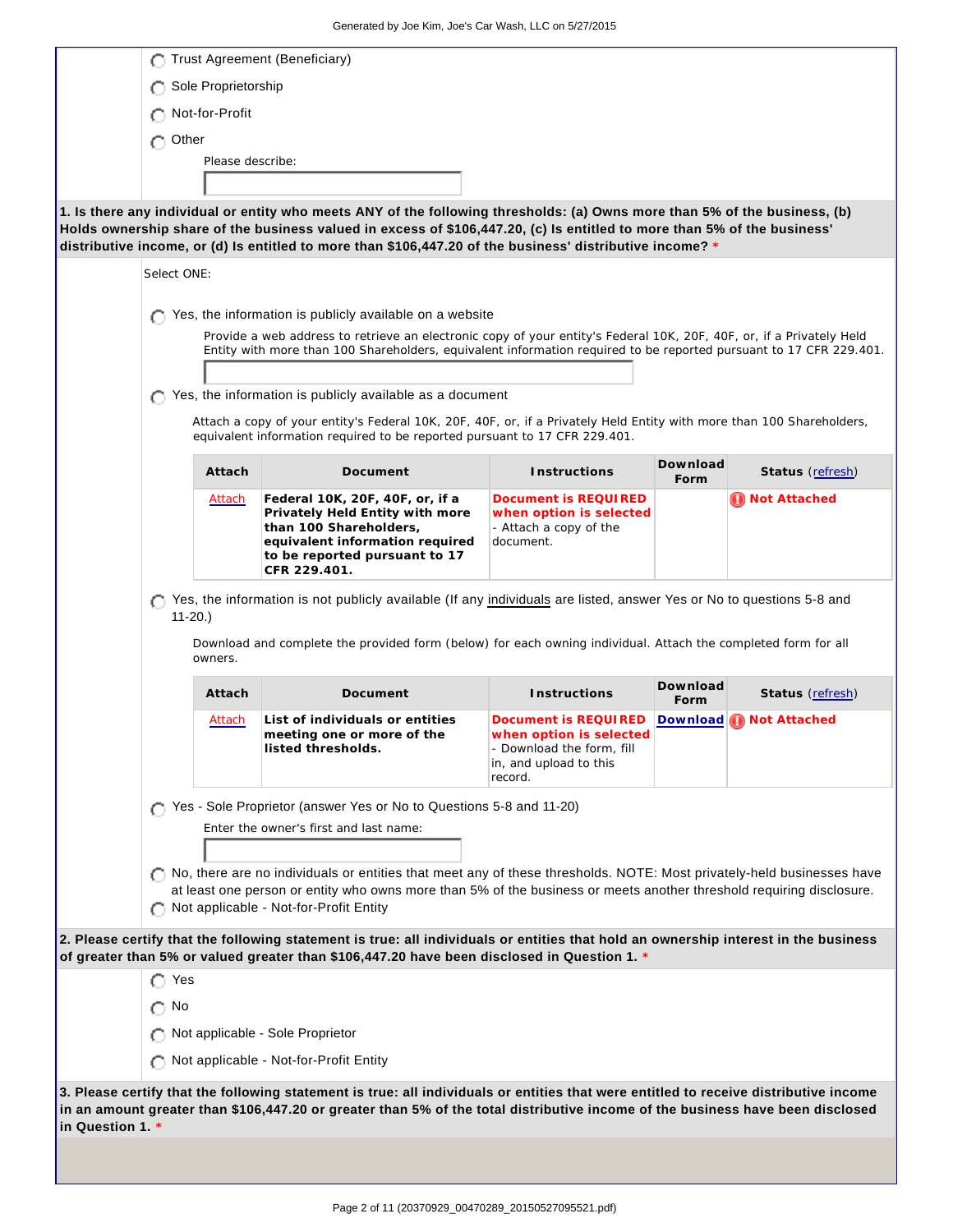| Yes                                                                |                       |                                                                                                                                                                                                                                                                                                                                                         |                                                                                                                                          |                  |                  |
|--------------------------------------------------------------------|-----------------------|---------------------------------------------------------------------------------------------------------------------------------------------------------------------------------------------------------------------------------------------------------------------------------------------------------------------------------------------------------|------------------------------------------------------------------------------------------------------------------------------------------|------------------|------------------|
| No<br>∩                                                            |                       |                                                                                                                                                                                                                                                                                                                                                         |                                                                                                                                          |                  |                  |
| Not applicable - Sole Proprietor                                   |                       |                                                                                                                                                                                                                                                                                                                                                         |                                                                                                                                          |                  |                  |
|                                                                    |                       | Not applicable - Not-for-Profit Entity                                                                                                                                                                                                                                                                                                                  |                                                                                                                                          |                  |                  |
| 4. Disclosure of Board of Directors for Not-for-Profit entities. * |                       |                                                                                                                                                                                                                                                                                                                                                         |                                                                                                                                          |                  |                  |
|                                                                    |                       | Not applicable - Sole Proprietor                                                                                                                                                                                                                                                                                                                        |                                                                                                                                          |                  |                  |
|                                                                    |                       | Not applicable - For-Profit Entity                                                                                                                                                                                                                                                                                                                      |                                                                                                                                          |                  |                  |
|                                                                    | Not-for-Profit entity |                                                                                                                                                                                                                                                                                                                                                         |                                                                                                                                          |                  |                  |
|                                                                    |                       | Attach a document providing the name(s) and addresses for all board members.                                                                                                                                                                                                                                                                            |                                                                                                                                          |                  |                  |
|                                                                    | Attach                | Document                                                                                                                                                                                                                                                                                                                                                | Instructions                                                                                                                             | Download<br>Form | Status (refresh) |
|                                                                    | Attach                | <b>Board Members</b>                                                                                                                                                                                                                                                                                                                                    | Document is REQUIRED<br>when option is selected<br>- Attach a document<br>providing the names and<br>addresses for all board<br>members. |                  | Not Attached     |
|                                                                    |                       | 5. For the individuals disclosed above in question 1 and for sole proprietors, are any of them a person who holds an elective                                                                                                                                                                                                                           |                                                                                                                                          |                  |                  |
|                                                                    |                       | office in the State of Illinois or holds a seat in the General Assembly, or are they the spouse or minor child of such person? *                                                                                                                                                                                                                        |                                                                                                                                          |                  |                  |
|                                                                    |                       | Not applicable - Not-for-Profit Entity                                                                                                                                                                                                                                                                                                                  |                                                                                                                                          |                  |                  |
|                                                                    | as an attachment.     | Not applicable - In question 1, I provided my entity's Federal 10K, 20F, 40F or 17 CFR 229.401 equivalent information                                                                                                                                                                                                                                   |                                                                                                                                          |                  |                  |
|                                                                    |                       | Not applicable - No individuals disclosed in question 1                                                                                                                                                                                                                                                                                                 |                                                                                                                                          |                  |                  |
| No<br>O                                                            |                       |                                                                                                                                                                                                                                                                                                                                                         |                                                                                                                                          |                  |                  |
| $\bigcap$ Yes                                                      |                       |                                                                                                                                                                                                                                                                                                                                                         |                                                                                                                                          |                  |                  |
|                                                                    |                       | Identify each applicable individual disclosed and provide a detailed explanation that includes salary, and position title<br>of each individual and their relationship to the office holder.                                                                                                                                                            |                                                                                                                                          |                  |                  |
|                                                                    |                       |                                                                                                                                                                                                                                                                                                                                                         |                                                                                                                                          |                  |                  |
|                                                                    |                       |                                                                                                                                                                                                                                                                                                                                                         |                                                                                                                                          |                  |                  |
|                                                                    |                       |                                                                                                                                                                                                                                                                                                                                                         |                                                                                                                                          |                  |                  |
|                                                                    |                       |                                                                                                                                                                                                                                                                                                                                                         |                                                                                                                                          |                  |                  |
|                                                                    |                       |                                                                                                                                                                                                                                                                                                                                                         |                                                                                                                                          |                  |                  |
|                                                                    |                       |                                                                                                                                                                                                                                                                                                                                                         |                                                                                                                                          |                  |                  |
|                                                                    |                       |                                                                                                                                                                                                                                                                                                                                                         |                                                                                                                                          |                  |                  |
|                                                                    |                       |                                                                                                                                                                                                                                                                                                                                                         |                                                                                                                                          |                  |                  |
|                                                                    |                       |                                                                                                                                                                                                                                                                                                                                                         |                                                                                                                                          |                  |                  |
|                                                                    |                       | 6. For the individuals disclosed above in question 1 and for sole proprietors, are any of them appointed to or employed in any<br>offices or agencies of State government and receive compensation for such employment in excess of 60% (\$106,447.20) of the<br>salary of the Governor, or are any of them the spouse or minor child of such person? * |                                                                                                                                          |                  |                  |
|                                                                    |                       | Not applicable - Not-for-Profit Entity                                                                                                                                                                                                                                                                                                                  |                                                                                                                                          |                  |                  |
|                                                                    |                       | Not applicable - In question 1, I provided my entity's Federal 10K, 20F, 40F or 17 CFR 229.401 equivalent information                                                                                                                                                                                                                                   |                                                                                                                                          |                  |                  |
|                                                                    | as an attachment.     | Not applicable - No individuals disclosed in question 1                                                                                                                                                                                                                                                                                                 |                                                                                                                                          |                  |                  |
| $\bigcirc$ No                                                      |                       |                                                                                                                                                                                                                                                                                                                                                         |                                                                                                                                          |                  |                  |
| $\bigcap$ Yes                                                      |                       |                                                                                                                                                                                                                                                                                                                                                         |                                                                                                                                          |                  |                  |
|                                                                    |                       | Identify each applicable individual disclosed and provide a detailed explanation that includes salary, State agency or<br>university, and position title of each individual and their relationship to the office holder.                                                                                                                                |                                                                                                                                          |                  |                  |
|                                                                    |                       |                                                                                                                                                                                                                                                                                                                                                         |                                                                                                                                          |                  |                  |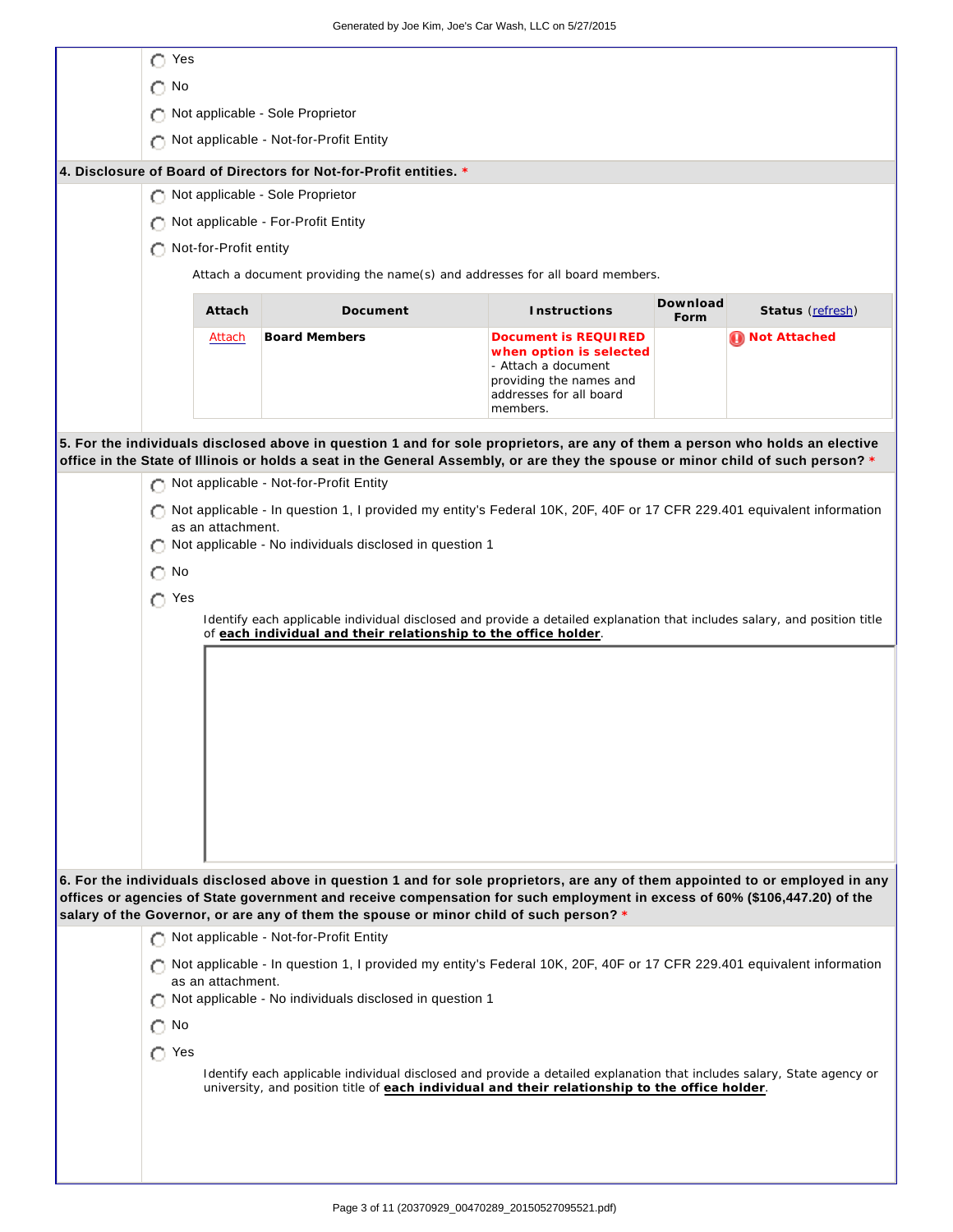| person? * |               | 7. For the individuals disclosed above in question 1 and for sole proprietors, are any of them an officer or employee of the<br>Capital Development Board or the Illinois Toll Highway Authority, or are any of them the spouse or minor child of such    |
|-----------|---------------|-----------------------------------------------------------------------------------------------------------------------------------------------------------------------------------------------------------------------------------------------------------|
|           |               | Not applicable - Not-for-Profit Entity                                                                                                                                                                                                                    |
|           |               |                                                                                                                                                                                                                                                           |
|           |               | Not applicable - In question 1, I provided my entity's Federal 10K, 20F, 40F or 17 CFR 229.401 equivalent information<br>as an attachment.                                                                                                                |
|           |               | Not applicable - No individuals disclosed in question 1                                                                                                                                                                                                   |
|           | No<br>O       |                                                                                                                                                                                                                                                           |
|           | $\bigcap$ Yes |                                                                                                                                                                                                                                                           |
|           |               | Identify each applicable individual disclosed and provide a detailed explanation that includes salary, State agency or                                                                                                                                    |
|           |               | university, and position title of each individual and their relationship to the office holder.                                                                                                                                                            |
|           |               |                                                                                                                                                                                                                                                           |
|           |               |                                                                                                                                                                                                                                                           |
|           |               |                                                                                                                                                                                                                                                           |
|           |               |                                                                                                                                                                                                                                                           |
|           |               |                                                                                                                                                                                                                                                           |
|           |               |                                                                                                                                                                                                                                                           |
|           |               |                                                                                                                                                                                                                                                           |
|           |               |                                                                                                                                                                                                                                                           |
|           |               |                                                                                                                                                                                                                                                           |
|           |               |                                                                                                                                                                                                                                                           |
|           |               |                                                                                                                                                                                                                                                           |
|           |               | 8. For the individuals disclosed above in question 1 and for sole proprietors, are any of them appointed as a member of a<br>board, commission, authority, or task force authorized or created by State law or by executive order of the Governor, or are |
|           |               | they the spouse or an immediate family member who currently resides or resided with such person within the last 12 months? *                                                                                                                              |
|           |               | Not applicable - Not-for-Profit Entity                                                                                                                                                                                                                    |
|           |               | Not applicable - In question 1, I provided my entity's Federal 10K, 20F, 40F or 17 CFR 229.401 equivalent information                                                                                                                                     |
|           |               | as an attachment.                                                                                                                                                                                                                                         |
|           | Ω             | Not applicable - No individuals disclosed in question 1                                                                                                                                                                                                   |
|           | No<br>О       |                                                                                                                                                                                                                                                           |
|           | $\bigcap$ Yes |                                                                                                                                                                                                                                                           |
|           |               | Identify each applicable individual disclosed and provide a detailed explanation that includes salary, State agency or                                                                                                                                    |
|           |               | university, and position title of each individual and their relationship to the office holder.                                                                                                                                                            |
|           |               |                                                                                                                                                                                                                                                           |
|           |               |                                                                                                                                                                                                                                                           |
|           |               |                                                                                                                                                                                                                                                           |
|           |               |                                                                                                                                                                                                                                                           |
|           |               |                                                                                                                                                                                                                                                           |
|           |               |                                                                                                                                                                                                                                                           |
|           |               |                                                                                                                                                                                                                                                           |
|           |               |                                                                                                                                                                                                                                                           |
|           |               |                                                                                                                                                                                                                                                           |
|           |               |                                                                                                                                                                                                                                                           |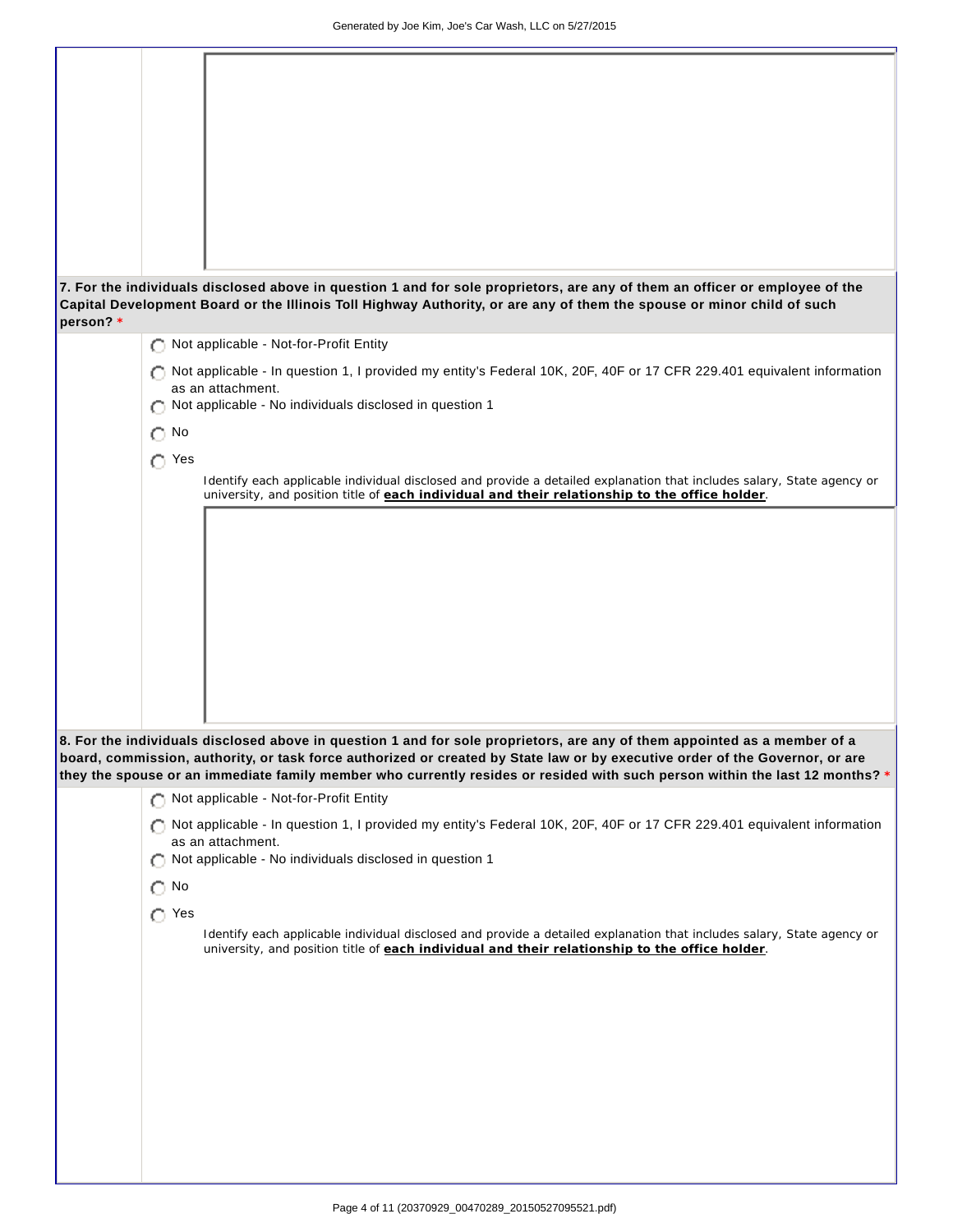|               | 9. If any question in 5-8 above is answered yes, please answer the following: Do any of the individuals identified, their spouse,                                                                                                                               |
|---------------|-----------------------------------------------------------------------------------------------------------------------------------------------------------------------------------------------------------------------------------------------------------------|
|               | or minor child receive from the entity more than 7.5% of the entity's total distributable income or an amount of distributable                                                                                                                                  |
|               | income in excess of the salary of the Governor (\$177,412.00)? *                                                                                                                                                                                                |
|               | Not applicable - Not-for-Profit Entity                                                                                                                                                                                                                          |
|               | Not applicable - In question 1, I provided my entity's Federal 10K, 20F, 40F or 17 CFR 229.401 equivalent information                                                                                                                                           |
|               | as an attachment.                                                                                                                                                                                                                                               |
|               | Not applicable - I answered No in Questions 5-8                                                                                                                                                                                                                 |
| No<br>Ω       |                                                                                                                                                                                                                                                                 |
|               |                                                                                                                                                                                                                                                                 |
| $\bigcap$ Yes |                                                                                                                                                                                                                                                                 |
|               | Provide a detailed explanation that includes the name, salary, State agency or university, and position title of each                                                                                                                                           |
|               | individual.                                                                                                                                                                                                                                                     |
|               |                                                                                                                                                                                                                                                                 |
|               |                                                                                                                                                                                                                                                                 |
|               |                                                                                                                                                                                                                                                                 |
|               |                                                                                                                                                                                                                                                                 |
|               |                                                                                                                                                                                                                                                                 |
|               |                                                                                                                                                                                                                                                                 |
|               |                                                                                                                                                                                                                                                                 |
|               |                                                                                                                                                                                                                                                                 |
|               |                                                                                                                                                                                                                                                                 |
|               |                                                                                                                                                                                                                                                                 |
|               |                                                                                                                                                                                                                                                                 |
|               |                                                                                                                                                                                                                                                                 |
|               | 10. If any question in 5-8 above is answered yes, please answer the following: Is there a combined interest of any individual<br>identified along with their spouse or minor child of more than 15% in the aggregate of the entity's distributable income or an |
|               | amount of distributable income in excess of two times the salary of the Governor (\$354,824.00)? *                                                                                                                                                              |
|               |                                                                                                                                                                                                                                                                 |
|               | Not applicable - Not-for-Profit Entity                                                                                                                                                                                                                          |
|               | Not applicable - In question 1, I provided my entity's Federal 10K, 20F, 40F or 17 CFR 229.401 equivalent information                                                                                                                                           |
|               | as an attachment.                                                                                                                                                                                                                                               |
| O             | Not applicable - I answered No in Questions 5-8                                                                                                                                                                                                                 |
| $\bigcirc$ No |                                                                                                                                                                                                                                                                 |
| $\bigcap$ Yes |                                                                                                                                                                                                                                                                 |
|               |                                                                                                                                                                                                                                                                 |
|               | Provide a detailed explanation that includes the name, salary, State agency or university, and position title of each<br>individual.                                                                                                                            |
|               |                                                                                                                                                                                                                                                                 |
|               |                                                                                                                                                                                                                                                                 |
|               |                                                                                                                                                                                                                                                                 |
|               |                                                                                                                                                                                                                                                                 |
|               |                                                                                                                                                                                                                                                                 |
|               |                                                                                                                                                                                                                                                                 |
|               |                                                                                                                                                                                                                                                                 |
|               |                                                                                                                                                                                                                                                                 |
|               |                                                                                                                                                                                                                                                                 |
|               |                                                                                                                                                                                                                                                                 |
|               |                                                                                                                                                                                                                                                                 |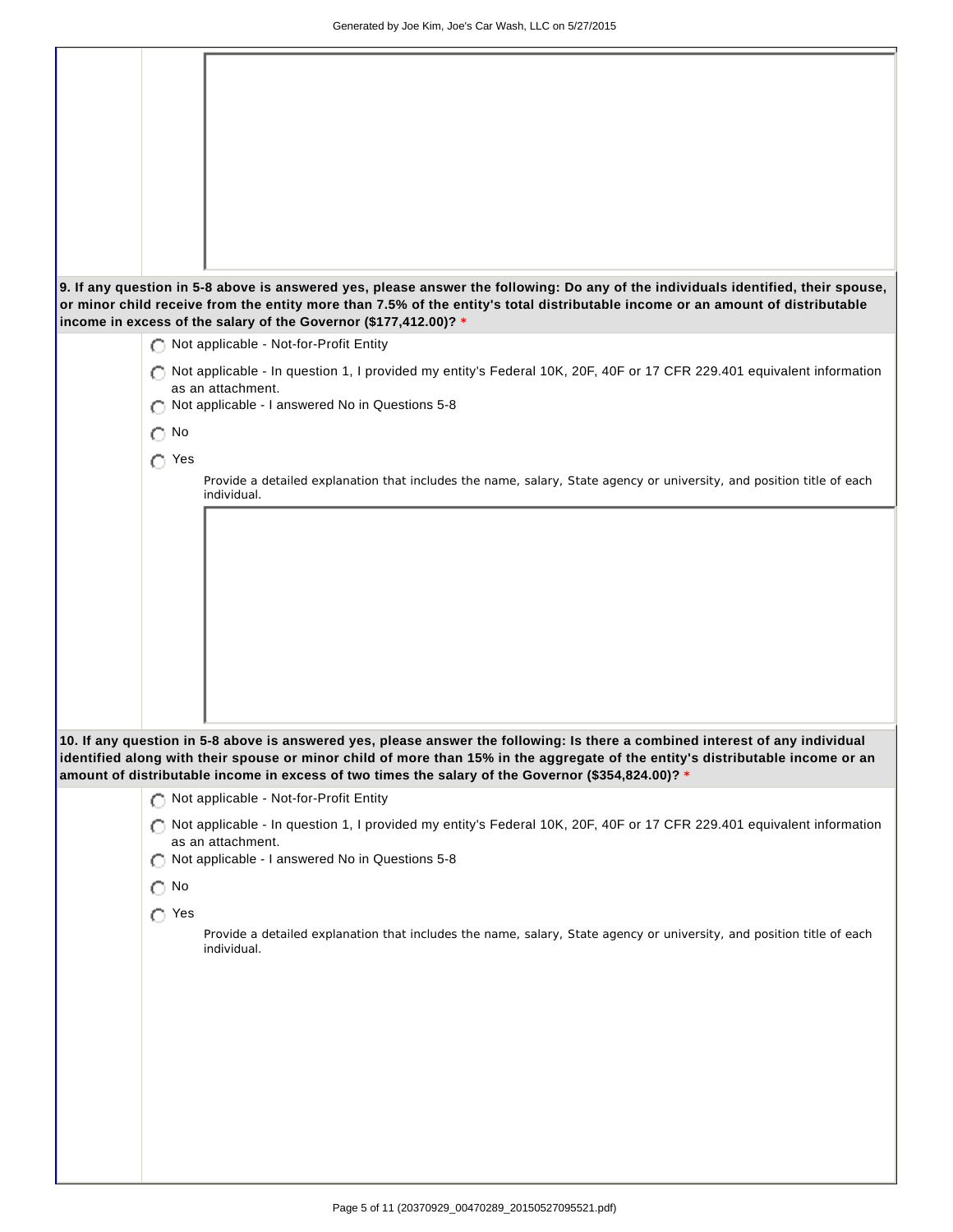|               | 11. For the individuals disclosed above in question 1 and for sole proprietors, do any of them currently have, or in the<br>previous 3 years had State employment, including contractual employment of services? This does not include contracts to<br>provide goods or services to the State as a vendor. * |
|---------------|--------------------------------------------------------------------------------------------------------------------------------------------------------------------------------------------------------------------------------------------------------------------------------------------------------------|
|               | Not applicable - Not-for-Profit Entity                                                                                                                                                                                                                                                                       |
|               |                                                                                                                                                                                                                                                                                                              |
|               | Not applicable - In question 1, I provided my entity's Federal 10K, 20F, 40F or 17 CFR 229.401 equivalent information<br>as an attachment.                                                                                                                                                                   |
|               | Not applicable - No individuals disclosed in question 1                                                                                                                                                                                                                                                      |
|               |                                                                                                                                                                                                                                                                                                              |
| $\bigcap$ No  |                                                                                                                                                                                                                                                                                                              |
| $\bigcap$ Yes |                                                                                                                                                                                                                                                                                                              |
|               | Identify each applicable individual and provide a detailed explanation that includes salary, State agency or university,                                                                                                                                                                                     |
|               | and position title of each individual.                                                                                                                                                                                                                                                                       |
|               |                                                                                                                                                                                                                                                                                                              |
|               |                                                                                                                                                                                                                                                                                                              |
|               |                                                                                                                                                                                                                                                                                                              |
|               |                                                                                                                                                                                                                                                                                                              |
|               |                                                                                                                                                                                                                                                                                                              |
|               |                                                                                                                                                                                                                                                                                                              |
|               |                                                                                                                                                                                                                                                                                                              |
|               |                                                                                                                                                                                                                                                                                                              |
|               |                                                                                                                                                                                                                                                                                                              |
|               |                                                                                                                                                                                                                                                                                                              |
|               | 12. For the individuals disclosed above in question 1 and for sole proprietors, have their spouse, father, mother, son, or                                                                                                                                                                                   |
|               | daughter, had State employment, including contractual employment for services, in the previous 2 years? This does not include                                                                                                                                                                                |
|               | contracts to provide goods or services to the State as a vendor. *                                                                                                                                                                                                                                           |
|               | Not applicable - Not-for-Profit Entity                                                                                                                                                                                                                                                                       |
|               | Not applicable - In question 1, I provided my entity's Federal 10K, 20F, 40F or 17 CFR 229.401 equivalent information<br>as an attachment.                                                                                                                                                                   |
|               | Not applicable - No individuals disclosed in question 1                                                                                                                                                                                                                                                      |
| $\bigcirc$ No |                                                                                                                                                                                                                                                                                                              |
|               |                                                                                                                                                                                                                                                                                                              |
| $\bigcap$ Yes |                                                                                                                                                                                                                                                                                                              |
|               | Identify each applicable individual and provide a detailed explanation that includes salary, State agency or university,<br>and position title of each individual.                                                                                                                                           |
|               |                                                                                                                                                                                                                                                                                                              |
|               |                                                                                                                                                                                                                                                                                                              |
|               |                                                                                                                                                                                                                                                                                                              |
|               |                                                                                                                                                                                                                                                                                                              |
|               |                                                                                                                                                                                                                                                                                                              |
|               |                                                                                                                                                                                                                                                                                                              |
|               |                                                                                                                                                                                                                                                                                                              |
|               |                                                                                                                                                                                                                                                                                                              |
|               |                                                                                                                                                                                                                                                                                                              |
|               |                                                                                                                                                                                                                                                                                                              |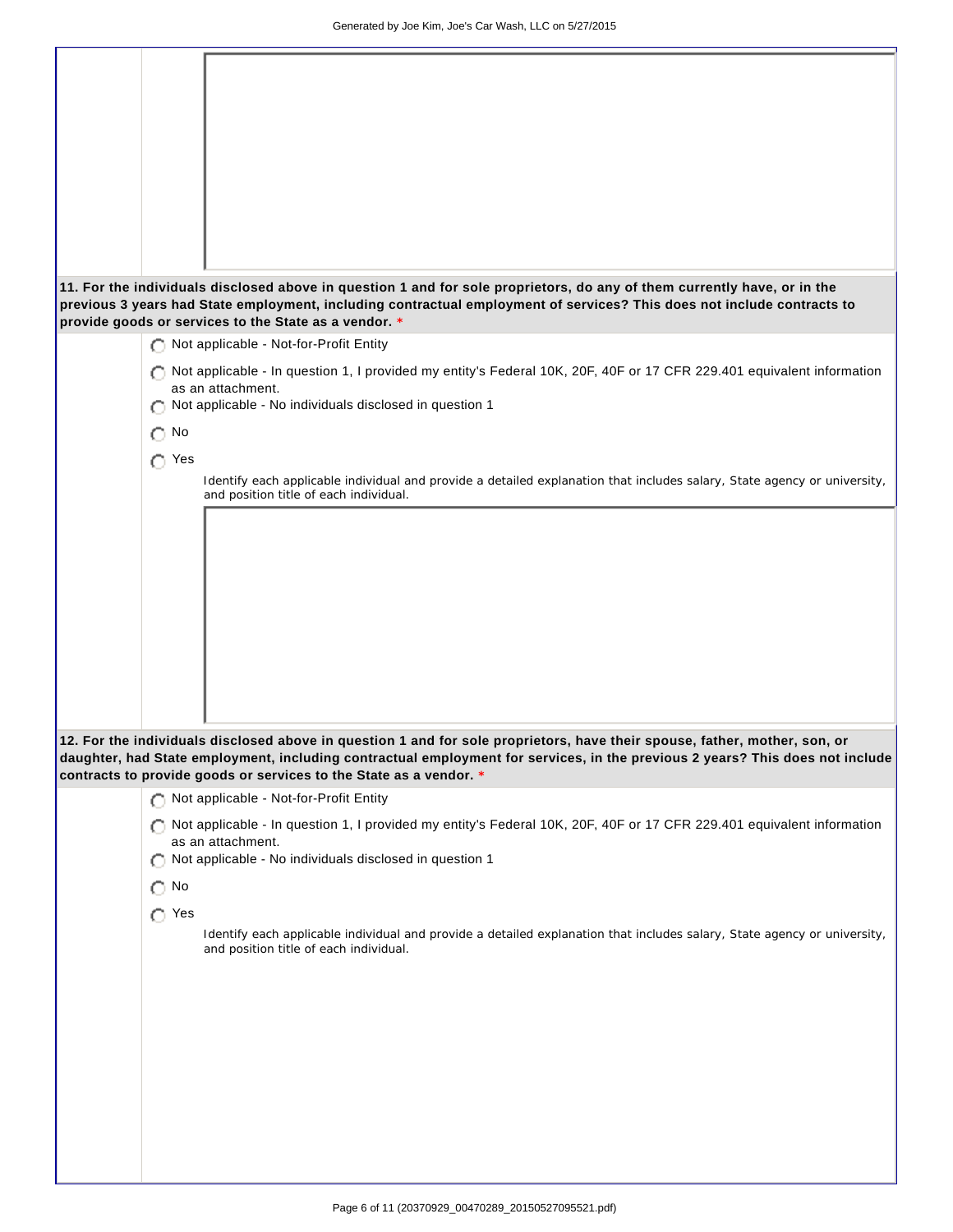| 13. For the individuals disclosed above in question 1 and for sole proprietors, do any of them currently hold or have held in<br>the previous 3 years elective office of the State of Illinois, the government of the United States, or any unit of local government<br>authorized by the Constitution of the State of Illinois or the statutes of the State of Illinois? * |  |
|-----------------------------------------------------------------------------------------------------------------------------------------------------------------------------------------------------------------------------------------------------------------------------------------------------------------------------------------------------------------------------|--|
| Not applicable - Not-for-Profit Entity                                                                                                                                                                                                                                                                                                                                      |  |
|                                                                                                                                                                                                                                                                                                                                                                             |  |
| Not applicable - In question 1, I provided my entity's Federal 10K, 20F, 40F or 17 CFR 229.401 equivalent information<br>as an attachment.                                                                                                                                                                                                                                  |  |
| Not applicable - No individuals disclosed in question 1                                                                                                                                                                                                                                                                                                                     |  |
| O                                                                                                                                                                                                                                                                                                                                                                           |  |
| $\bigcirc$ No                                                                                                                                                                                                                                                                                                                                                               |  |
| $\bigcap$ Yes                                                                                                                                                                                                                                                                                                                                                               |  |
| Identify each applicable individual and provide a detailed explanation that includes salary, State agency or university,                                                                                                                                                                                                                                                    |  |
| and position title of each individual.                                                                                                                                                                                                                                                                                                                                      |  |
|                                                                                                                                                                                                                                                                                                                                                                             |  |
|                                                                                                                                                                                                                                                                                                                                                                             |  |
|                                                                                                                                                                                                                                                                                                                                                                             |  |
|                                                                                                                                                                                                                                                                                                                                                                             |  |
|                                                                                                                                                                                                                                                                                                                                                                             |  |
|                                                                                                                                                                                                                                                                                                                                                                             |  |
|                                                                                                                                                                                                                                                                                                                                                                             |  |
|                                                                                                                                                                                                                                                                                                                                                                             |  |
|                                                                                                                                                                                                                                                                                                                                                                             |  |
|                                                                                                                                                                                                                                                                                                                                                                             |  |
|                                                                                                                                                                                                                                                                                                                                                                             |  |
|                                                                                                                                                                                                                                                                                                                                                                             |  |
| 14. For the individuals disclosed above in question 1 and for sole proprietors, do any of them have a relationship to anyone<br>(spouse, father, mother, son, or daughter) holding elective office currently or in the previous 2 years? *                                                                                                                                  |  |
| Not applicable - Not-for-Profit Entity                                                                                                                                                                                                                                                                                                                                      |  |
| Not applicable - In question 1, I provided my entity's Federal 10K, 20F, 40F or 17 CFR 229.401 equivalent information<br>O.                                                                                                                                                                                                                                                 |  |
| as an attachment.                                                                                                                                                                                                                                                                                                                                                           |  |
| Not applicable - No individuals disclosed in question 1<br>O                                                                                                                                                                                                                                                                                                                |  |
|                                                                                                                                                                                                                                                                                                                                                                             |  |
| $\bigcirc$ No                                                                                                                                                                                                                                                                                                                                                               |  |
| $\bigcirc$ Yes                                                                                                                                                                                                                                                                                                                                                              |  |
| Identify each applicable individual and provide a detailed explanation that includes salary, State agency or university,                                                                                                                                                                                                                                                    |  |
| and position title of each individual.                                                                                                                                                                                                                                                                                                                                      |  |
|                                                                                                                                                                                                                                                                                                                                                                             |  |
|                                                                                                                                                                                                                                                                                                                                                                             |  |
|                                                                                                                                                                                                                                                                                                                                                                             |  |
|                                                                                                                                                                                                                                                                                                                                                                             |  |
|                                                                                                                                                                                                                                                                                                                                                                             |  |
|                                                                                                                                                                                                                                                                                                                                                                             |  |
|                                                                                                                                                                                                                                                                                                                                                                             |  |
|                                                                                                                                                                                                                                                                                                                                                                             |  |
|                                                                                                                                                                                                                                                                                                                                                                             |  |
|                                                                                                                                                                                                                                                                                                                                                                             |  |
|                                                                                                                                                                                                                                                                                                                                                                             |  |
|                                                                                                                                                                                                                                                                                                                                                                             |  |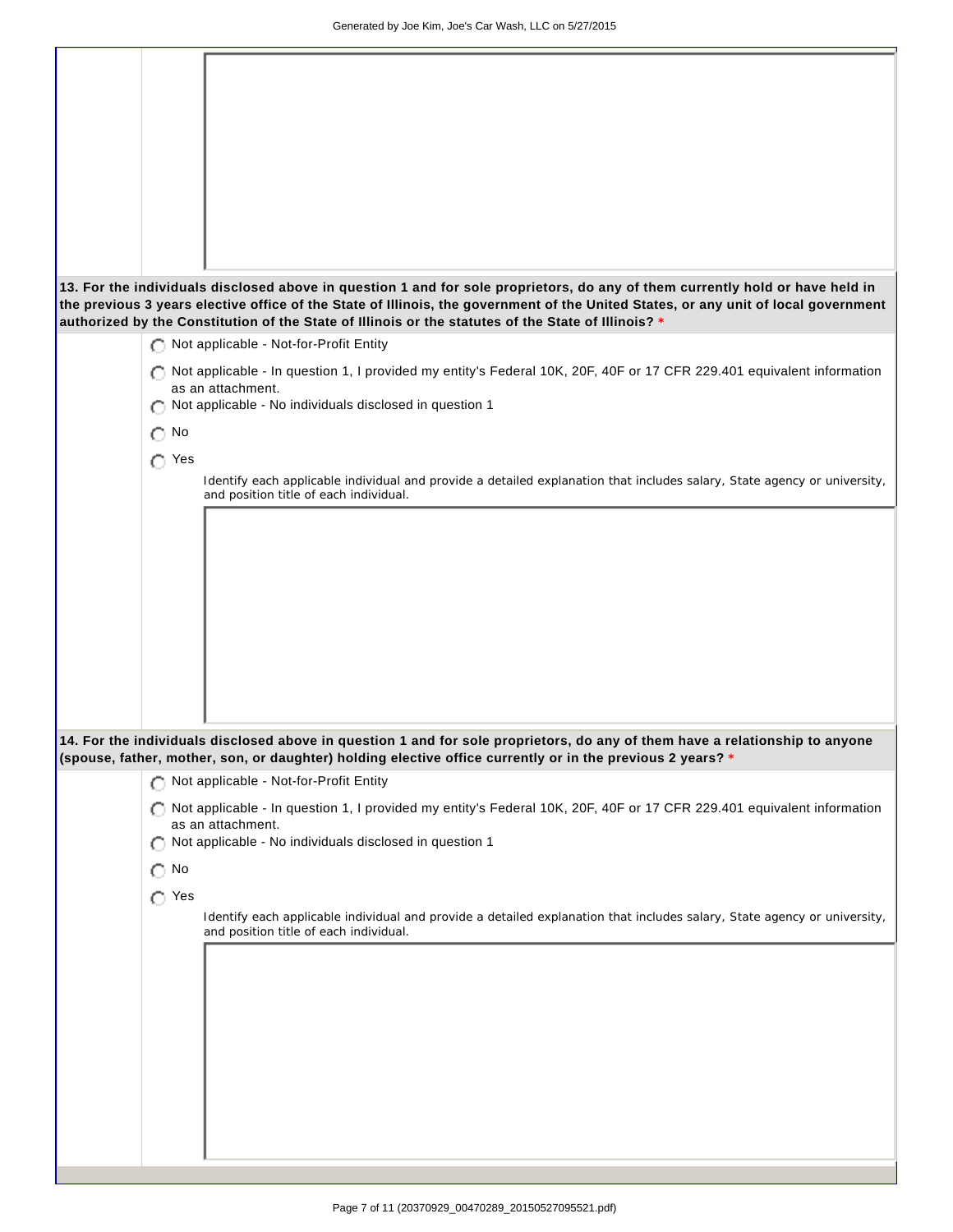**15. For the individuals disclosed above in question 1 and for sole proprietors, do any of them hold or have held in the**

| previous 3 years any appointive government office of the State of Illinois, the United States of America, or any unit of local<br>government authorized by the Constitution of the State of Illinois or the statutes of the State of Illinois, which office entitles the<br>holder to compensation in excess of expenses incurred in the discharge of that? * |
|---------------------------------------------------------------------------------------------------------------------------------------------------------------------------------------------------------------------------------------------------------------------------------------------------------------------------------------------------------------|
| Not applicable - Not-for-Profit Entity                                                                                                                                                                                                                                                                                                                        |
| Not applicable - In question 1, I provided my entity's Federal 10K, 20F, 40F or 17 CFR 229.401 equivalent information<br>as an attachment.<br>Not applicable - No individuals disclosed in question 1                                                                                                                                                         |
| No<br>О                                                                                                                                                                                                                                                                                                                                                       |
| $\bigcap$ Yes                                                                                                                                                                                                                                                                                                                                                 |
| Identify each applicable individual and provide a detailed explanation that includes salary, State agency or university,<br>and position title of each individual.                                                                                                                                                                                            |
|                                                                                                                                                                                                                                                                                                                                                               |
| 16. For the individuals disclosed above in question 1 and for sole proprietors, do any of them have a relationship to anyone<br>(spouse, father, mother, son, or daughter) holding appointive office currently or in the previous 2 years? *                                                                                                                  |
| Not applicable - Not-for-Profit Entity                                                                                                                                                                                                                                                                                                                        |
| Not applicable - In question 1, I provided my entity's Federal 10K, 20F, 40F or 17 CFR 229.401 equivalent information<br>as an attachment.<br>Not applicable - No individuals disclosed in question 1                                                                                                                                                         |
| $\bigcap$ No                                                                                                                                                                                                                                                                                                                                                  |
| $\bigcap$ Yes<br>Identify each applicable individual and provide a detailed explanation that includes salary, State agency or university,<br>and position title of each individual.                                                                                                                                                                           |
|                                                                                                                                                                                                                                                                                                                                                               |
| 17. For the individuals disclosed above in question 1 and for sole proprietors, do any of them currently have or in the<br>previous 3 years had employment as or by any registered lobbyist of the State government? *                                                                                                                                        |
| Not applicable - Not-for-Profit Entity                                                                                                                                                                                                                                                                                                                        |
| Not applicable - In question 1, I provided my entity's Federal 10K, 20F, 40F or 17 CFR 229.401 equivalent information<br>as an attachment.<br>Not applicable - No individuals disclosed in question 1                                                                                                                                                         |
| $\bigcap$ No                                                                                                                                                                                                                                                                                                                                                  |
| $\bigcap$ Yes                                                                                                                                                                                                                                                                                                                                                 |
| Identify each applicable individual and provide a detailed explanation that includes salary, State agency or university,<br>and position title of each individual.                                                                                                                                                                                            |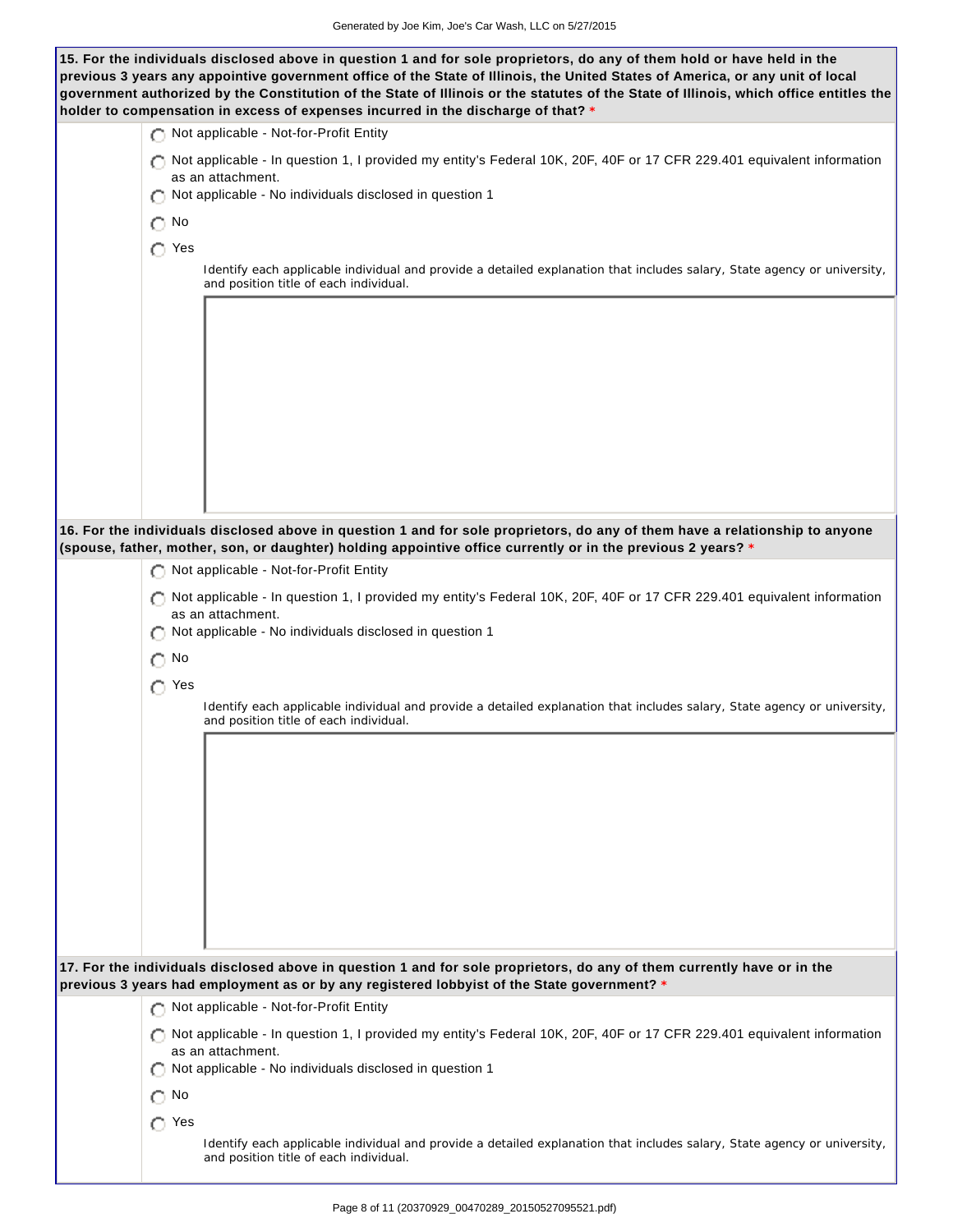|               | 18. For the individuals disclosed above in question 1 and for sole proprietors, do any of them currently have or in the                                            |
|---------------|--------------------------------------------------------------------------------------------------------------------------------------------------------------------|
|               | previous 2 years had a relationship to anyone (spouse, father, mother, son, or daughter) that is or was a registered lobbyist? *                                   |
|               | Not applicable - Not-for-Profit Entity                                                                                                                             |
|               |                                                                                                                                                                    |
|               | Not applicable - In question 1, I provided my entity's Federal 10K, 20F, 40F or 17 CFR 229.401 equivalent information                                              |
|               | as an attachment.                                                                                                                                                  |
|               | Not applicable - No individuals disclosed in question 1                                                                                                            |
| $\bigcap$ No  |                                                                                                                                                                    |
| $\bigcap$ Yes |                                                                                                                                                                    |
|               |                                                                                                                                                                    |
|               | Identify each applicable individual and provide a detailed explanation that includes salary, State agency or university,<br>and position title of each individual. |
|               |                                                                                                                                                                    |
|               |                                                                                                                                                                    |
|               |                                                                                                                                                                    |
|               |                                                                                                                                                                    |
|               |                                                                                                                                                                    |
|               |                                                                                                                                                                    |
|               |                                                                                                                                                                    |
|               |                                                                                                                                                                    |
|               |                                                                                                                                                                    |
|               |                                                                                                                                                                    |
|               |                                                                                                                                                                    |
|               |                                                                                                                                                                    |
|               | 19. For the individuals disclosed above in question 1 and for sole proprietors, do any of them currently have or in the                                            |
|               | previous 3 years had compensated employment by any registered election or re-election committee registered with the                                                |
|               | Secretary of State or any county clerk in the State of Illinois, or any political action committee registered with either the                                      |
|               | Secretary of State or the Federal Board of Elections? *                                                                                                            |
|               | Not applicable - Not-for-Profit Entity                                                                                                                             |
|               |                                                                                                                                                                    |
|               | Not applicable - In question 1, I provided my entity's Federal 10K, 20F, 40F or 17 CFR 229.401 equivalent information<br>as an attachment.                         |
|               | Not applicable - No individuals disclosed in question 1                                                                                                            |
|               |                                                                                                                                                                    |
| $\bigcirc$ No |                                                                                                                                                                    |
| $\bigcap$ Yes |                                                                                                                                                                    |
|               | Identify each applicable individual and provide a detailed explanation that includes salary, State agency or university,                                           |
|               | and position title of each individual.                                                                                                                             |
|               |                                                                                                                                                                    |
|               |                                                                                                                                                                    |
|               |                                                                                                                                                                    |
|               |                                                                                                                                                                    |
|               |                                                                                                                                                                    |
|               |                                                                                                                                                                    |
|               |                                                                                                                                                                    |
|               |                                                                                                                                                                    |
|               |                                                                                                                                                                    |
|               |                                                                                                                                                                    |
|               |                                                                                                                                                                    |
|               |                                                                                                                                                                    |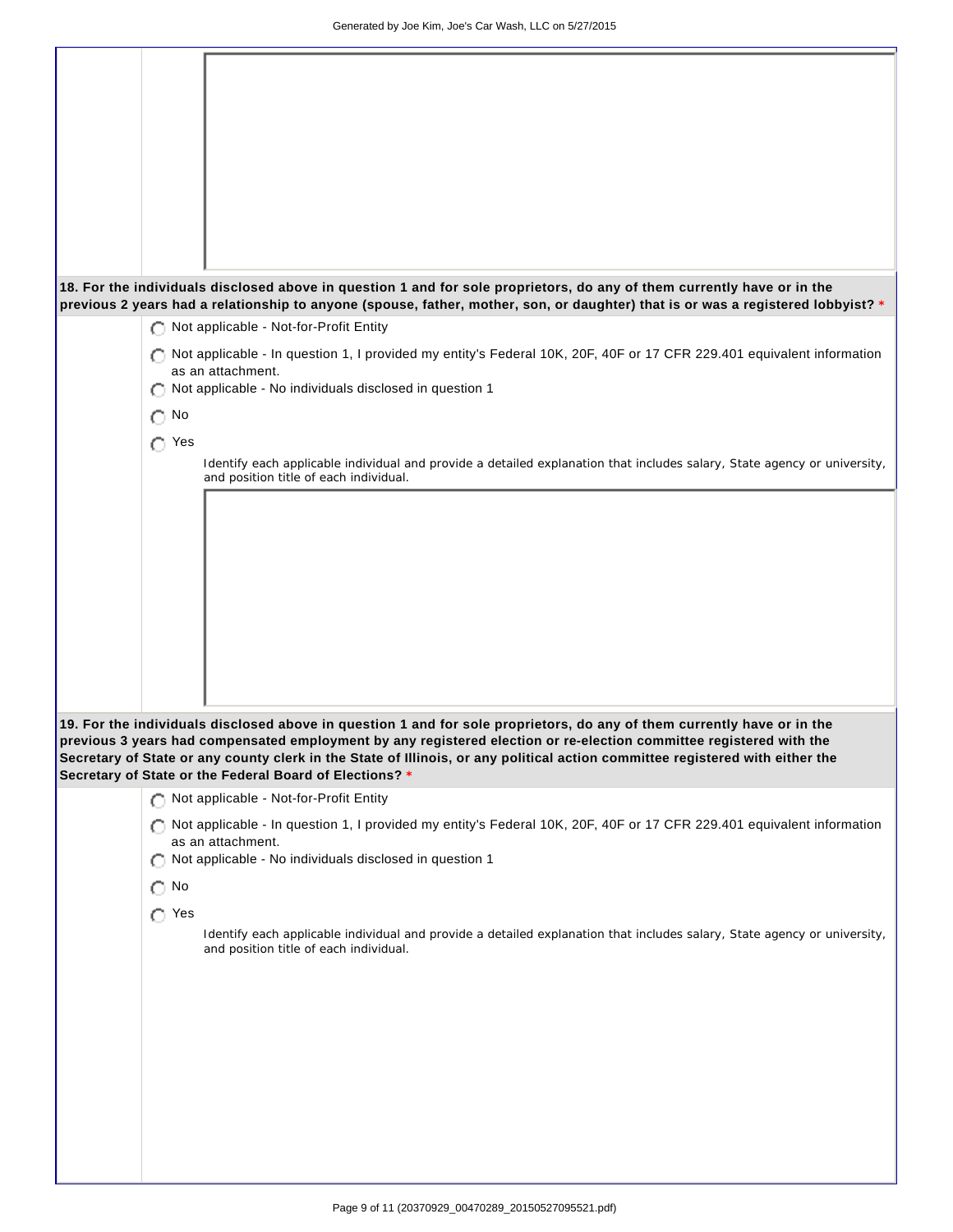|              | 20. For the individuals disclosed above in question 1 and for sole proprietors, do any of them currently have or in the<br>previous 2 years had a relationship to anyone (spouse, father, mother, son, or daughter) who is or was a compensated<br>employee of any registered election or reelection committee registered with the Secretary of State or any county clerk in the<br>State of Illinois, or any political action committee registered with either the Secretary of State or the Federal Board of |
|--------------|----------------------------------------------------------------------------------------------------------------------------------------------------------------------------------------------------------------------------------------------------------------------------------------------------------------------------------------------------------------------------------------------------------------------------------------------------------------------------------------------------------------|
| Elections? * |                                                                                                                                                                                                                                                                                                                                                                                                                                                                                                                |
|              | Not applicable - Not-for-Profit Entity                                                                                                                                                                                                                                                                                                                                                                                                                                                                         |
|              |                                                                                                                                                                                                                                                                                                                                                                                                                                                                                                                |
|              | Not applicable - In question 1, I provided my entity's Federal 10K, 20F, 40F or 17 CFR 229.401 equivalent information<br>as an attachment.                                                                                                                                                                                                                                                                                                                                                                     |
|              | Not applicable - No individuals disclosed in question 1                                                                                                                                                                                                                                                                                                                                                                                                                                                        |
|              | $\bigcap$ No                                                                                                                                                                                                                                                                                                                                                                                                                                                                                                   |
|              |                                                                                                                                                                                                                                                                                                                                                                                                                                                                                                                |
|              | $\bigcap$ Yes                                                                                                                                                                                                                                                                                                                                                                                                                                                                                                  |
|              | Identify each applicable individual and provide a detailed explanation that includes salary, State agency or university,<br>and position title of each individual.                                                                                                                                                                                                                                                                                                                                             |
|              |                                                                                                                                                                                                                                                                                                                                                                                                                                                                                                                |
|              |                                                                                                                                                                                                                                                                                                                                                                                                                                                                                                                |
|              |                                                                                                                                                                                                                                                                                                                                                                                                                                                                                                                |
|              |                                                                                                                                                                                                                                                                                                                                                                                                                                                                                                                |
|              |                                                                                                                                                                                                                                                                                                                                                                                                                                                                                                                |
|              |                                                                                                                                                                                                                                                                                                                                                                                                                                                                                                                |
|              |                                                                                                                                                                                                                                                                                                                                                                                                                                                                                                                |
|              |                                                                                                                                                                                                                                                                                                                                                                                                                                                                                                                |
|              |                                                                                                                                                                                                                                                                                                                                                                                                                                                                                                                |
|              |                                                                                                                                                                                                                                                                                                                                                                                                                                                                                                                |
|              |                                                                                                                                                                                                                                                                                                                                                                                                                                                                                                                |
|              | 21. Has there been any debarment from contracting with any governmental entity within the previous ten years? This applies to                                                                                                                                                                                                                                                                                                                                                                                  |
|              | all sole proprietors, for-profit entities, not-for-profit entities, and for the individuals disclosed in question 1 above. *                                                                                                                                                                                                                                                                                                                                                                                   |
|              | $\bigcap$ No                                                                                                                                                                                                                                                                                                                                                                                                                                                                                                   |
|              | $\bigcap$ Yes                                                                                                                                                                                                                                                                                                                                                                                                                                                                                                  |
|              | Please explain:                                                                                                                                                                                                                                                                                                                                                                                                                                                                                                |
|              |                                                                                                                                                                                                                                                                                                                                                                                                                                                                                                                |
|              |                                                                                                                                                                                                                                                                                                                                                                                                                                                                                                                |
|              |                                                                                                                                                                                                                                                                                                                                                                                                                                                                                                                |
|              |                                                                                                                                                                                                                                                                                                                                                                                                                                                                                                                |
|              |                                                                                                                                                                                                                                                                                                                                                                                                                                                                                                                |
|              |                                                                                                                                                                                                                                                                                                                                                                                                                                                                                                                |
|              | 22. Has there been any professional licensure discipline within the previous ten years? This applies to all sole proprietors,<br>for-profit entities, not-for-profit entities, and for the individuals disclosed in question 1 above. *                                                                                                                                                                                                                                                                        |
|              | $\bigcap$ No                                                                                                                                                                                                                                                                                                                                                                                                                                                                                                   |
|              | $\bigcap$ Yes                                                                                                                                                                                                                                                                                                                                                                                                                                                                                                  |
|              | Please explain:                                                                                                                                                                                                                                                                                                                                                                                                                                                                                                |
|              |                                                                                                                                                                                                                                                                                                                                                                                                                                                                                                                |
|              |                                                                                                                                                                                                                                                                                                                                                                                                                                                                                                                |
|              |                                                                                                                                                                                                                                                                                                                                                                                                                                                                                                                |
|              |                                                                                                                                                                                                                                                                                                                                                                                                                                                                                                                |